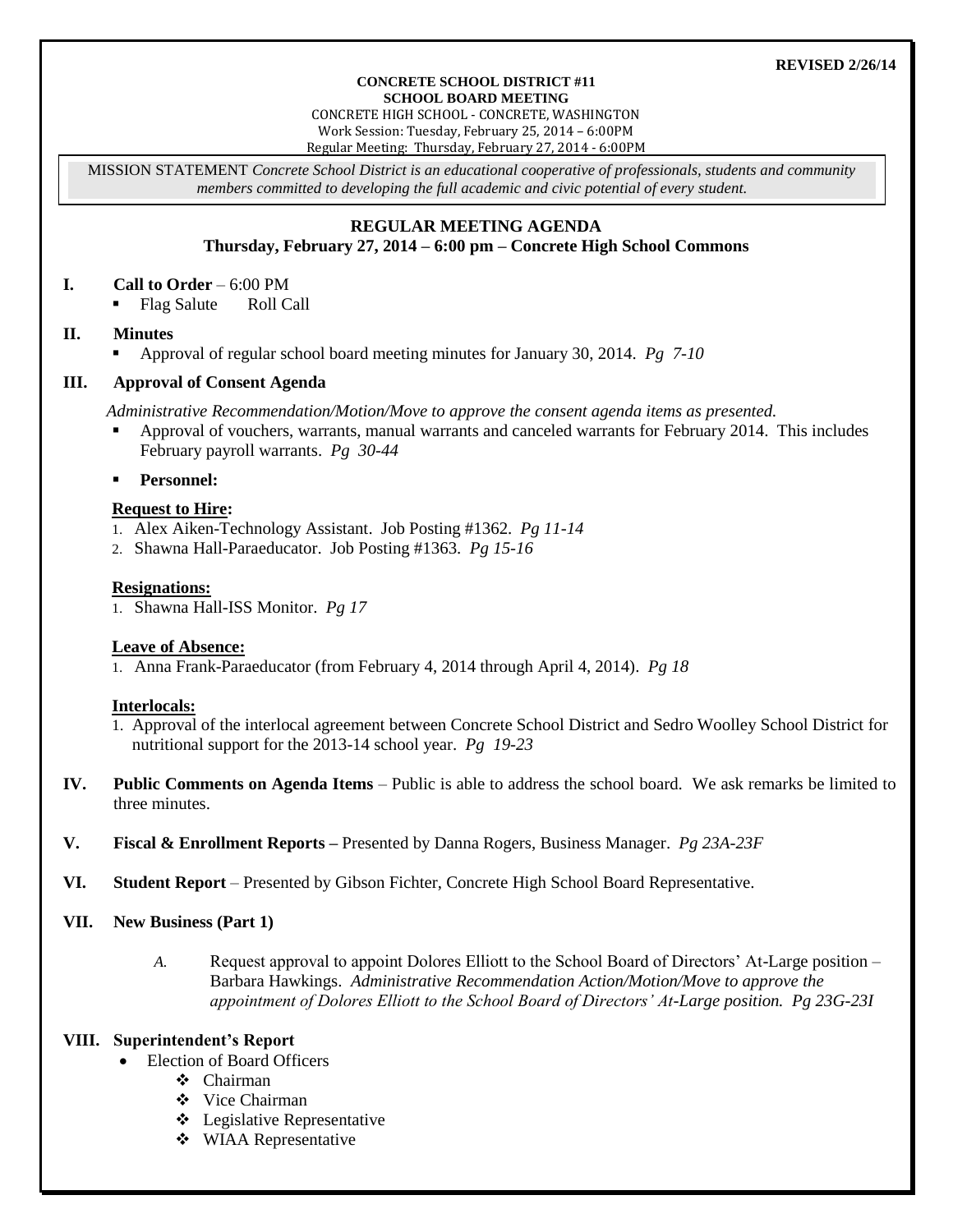#### **REVISED 2/26/14**

# **IX. Professional Excellence – Karl Kersteter, Transportation Supervisor**

Tracie Meacham – Crossing Guard

# **X. Old Business**

- *A.* Request approval of the final reading of revised policy 3421-Child Abuse, Neglect and Exploitation Prevention – Barbara Hawkings. *Administrative Recommendation Action/Motion/Move to approve the final reading of revised policy 3421-Child Abuse, Neglect and Exploitation Prevention. Pg (See January 2014 board packet)*
- *B.* Request approval of the final reading of revised policy 3246-Use of Reasonable Force Barbara Hawkings. *Administrative Recommendation Action/Motion/Move to approve the final reading of revised policy 3246-Use of Reasonable Force. Pg (See January 2014 board packet)*
- *C.* Request approval of the final reading of revised policy 2421-Promotion/Retention Barbara Hawkings. *Administrative Recommendation Action/Motion/Move to approve the final reading of revised policy 2421-Promotion/Retention. Pg (See January 2014 board packet)*
- *D.* Request approval of the final reading of policy 3247-Isolation and Restraint of Students with IEP's and Section 504 Plans – Barbara Hawkings. *Administrative Recommendation Action/Motion/Move to approve the final reading of policy 3247-Isolation and Restraint of Students with IEP's and Section 504 Plans. Pg (See January 2014 board packet)*
- *E.* Request approval of the final reading of revised policy 3416-Medication at School Barbara Hawkings. *Administrative Recommendation Action/Motion/Move to approve the final reading of revised policy 3416-Medication at School. Pg (See January 2014 board packet)*

# **XI. New Business (Part 2)**

- *B.* Request approval for the high school varsity baseball team to travel to Wilbur High School in Eastern Washington for an overnight trip during spring break, April  $3<sup>rd</sup>$  and April 4th – Mike Holbrook. *Administrative Recommendation Action/Motion/Move to approve the high school varsity baseball team to travel to Wilbur High School in Eastern Washington for an overnight trip during spring break, April 3rd and April 4th . Pg 24-25*
- *C.* Request approval to add the color black as an accent color to high school sports uniforms Gibson Fichter. *Administrative Recommendation Action/Motion/Move to approve adding the color black as an accent color to high school sports uniforms. Pg 26*
- *D.* Request approval for the robotics team to attend an overnight field trip for a competition in Auburn, WA March 27<sup>th</sup>-March 28<sup>th</sup>, 2014 – Mike Holbrook. *Administrative Recommendation Action/Motion/Move to request approval for the robotics team to attend an overnight field trip for a competition in Auburn, WA March 27th -March 28th, 2014. Pg 27*
- *E.* Request approval for the FBLA students competing in the state competition to attend an overnight trip to the state FBLA competition in Seattle, WA April  $17<sup>th</sup>$  &  $18<sup>th</sup>$ , 2014 – Mike Holbrook. *Administrative Recommendation Action/Motion/Move to request approval for the FBLA students competing in the state competition to attend an overnight trip to the state FBLA competition in Seattle, WA April 17th & 18th, 2014. Pg 28*
- *F.* Request approval of the formation of a new student club, "The Fishing Club," to become an A.S.B. non-curricular club at Concrete High School – Mike Holbrook. *Administrative Recommendation Action/Motion/Move to request approval of* the formation of a new student club, "The Fishing Club," to become an A.S.B. non-curricular club at Concrete High School. *Pg 29*